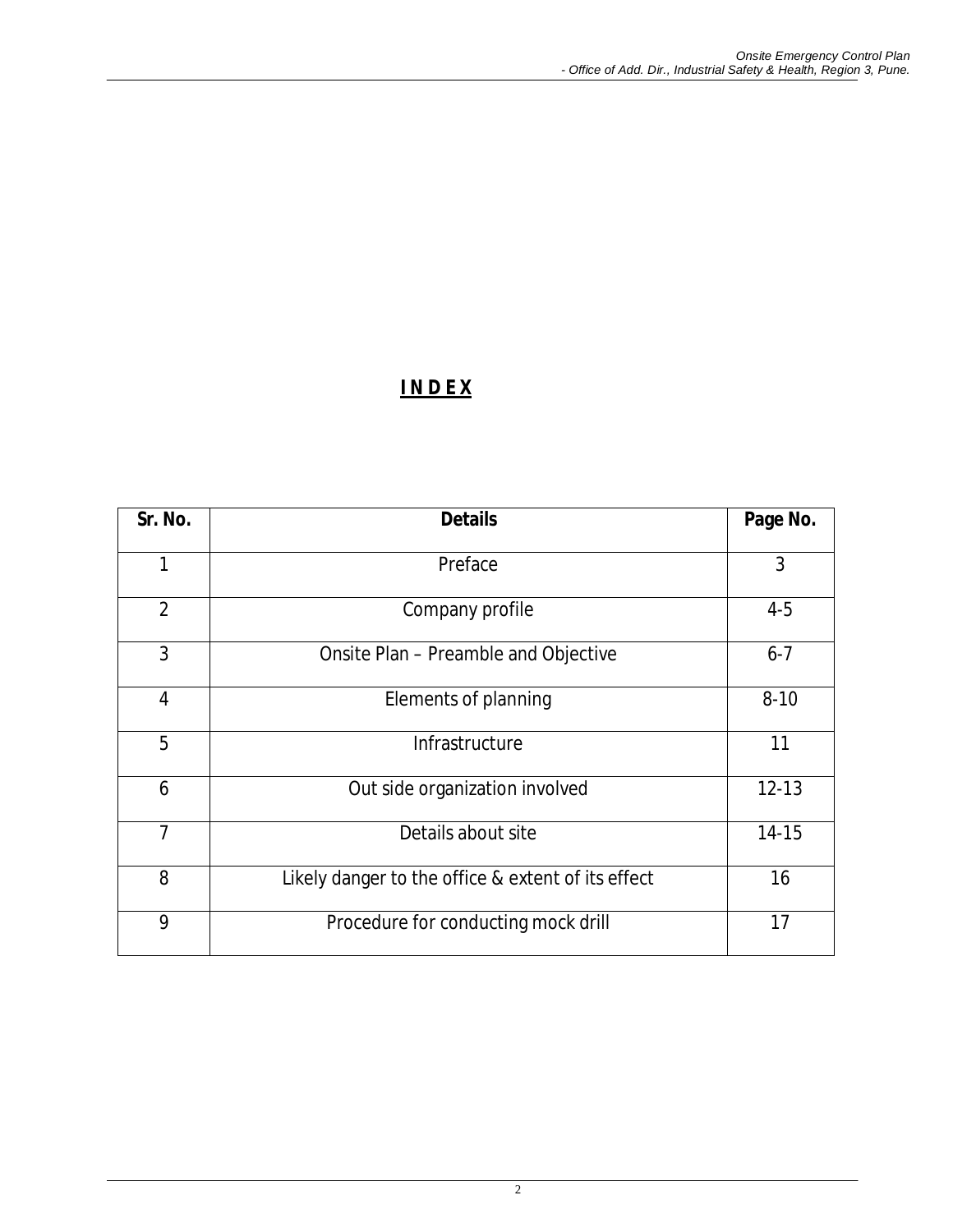# **1) PREFACE :**

The enclosed On Site Emergency Plan is prepared for Office of Additional Director, Industrial Safety & Health, Region 3, Maharashtrta Kamgar Kalyan Bhawan, Second Floor, Plot No. G.P. 163, G Block, Sambhaji Nagar, MIDC (Tharmax Chowk), Chinchwad, Pune - 411 019.

Office is located in the premises of Maharashtrta Kamgar Kalyan Bhawan on rental basis and under the control of Labour Ministry, Maharashtra State.

Office is located at Second Floor of the building and is about 20 kms. from Pune railway station.

Office is occupied by 4 officers and 7 office staff during 1030 hrs. to 1745 hrs. in general shift. Apart from office personnel, about 10 visitors maximum are generally present during office timing/visiting hours for their official work related to statutes.

The main objective of the office is to ensure Safety, Health and Welfare of the workers in the factory, by effective enforcement of the provisions of the Factories Act and Rules made there under. However, residual risk cannot be eliminated totally and in case there is any deviation in safe practices and possibility of emergency situations, which can cause loss of life and property. Office is committed to ensure effective preplanned timely actions to avoid lives and potential loss.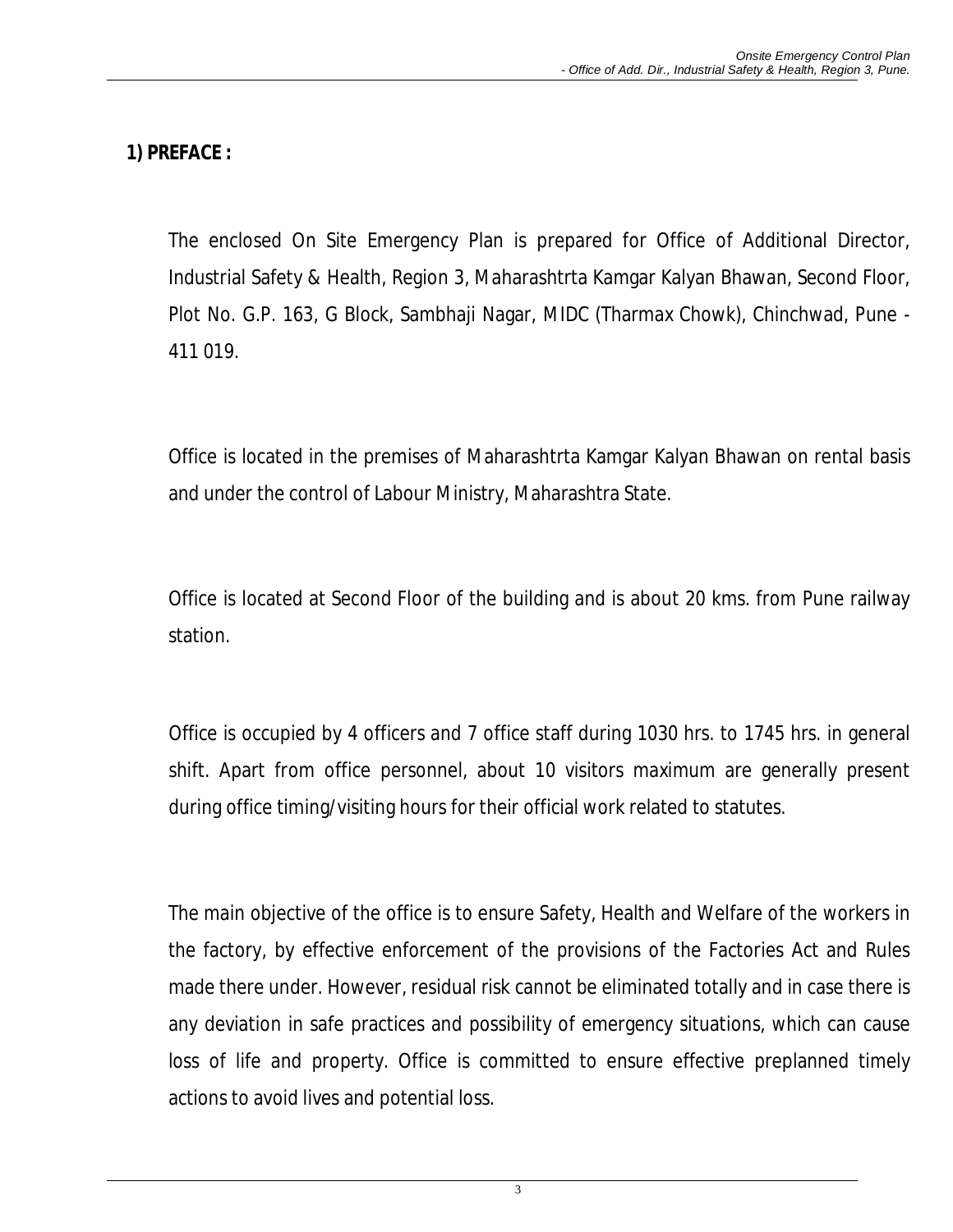### **2) OFFICE PROFILE :**

### **A) About the office :**

The main objective of the Directorate of Industrial Safety and Health is to ensure Safety, Health and Welfare of the workers in the factory, by effective enforcement of the provisions of the Factories Act and Rules made there under.

It is also to ensure the protection of right of workers and to redress their grievances. The department has objective of preventing not only the major industrial accidents, but also prevent the accidents causing permanent or partial disablement.

Another important objective of the department is to create awareness about safety amongst the management and workers by arranging seminars, workshops, training programs in coordination with the other social partners and industries associations. It is also to promote the concept of Mutual Aid Response Group (MARG).Office believe that workers hands are Nation's asset which they don't want to lose in any case**.** The department aims at Zero Accident.

## **B) Disposal of the waste :**

The disposal of the waste (combustible material like paper waste etc.) is done through waste collection system of Pimpri Chinchwad Municipal Corporation authority by pick up vehicles every day.

C) **MAN POWER –** The office is occupied by 4 officers and 7 office staff during 1030 hrs. to 1745 hrs. in general shift. Apart from office personnel, about 10 visitors maximum are generally present during office timing/visiting hours for their official work related to statutes.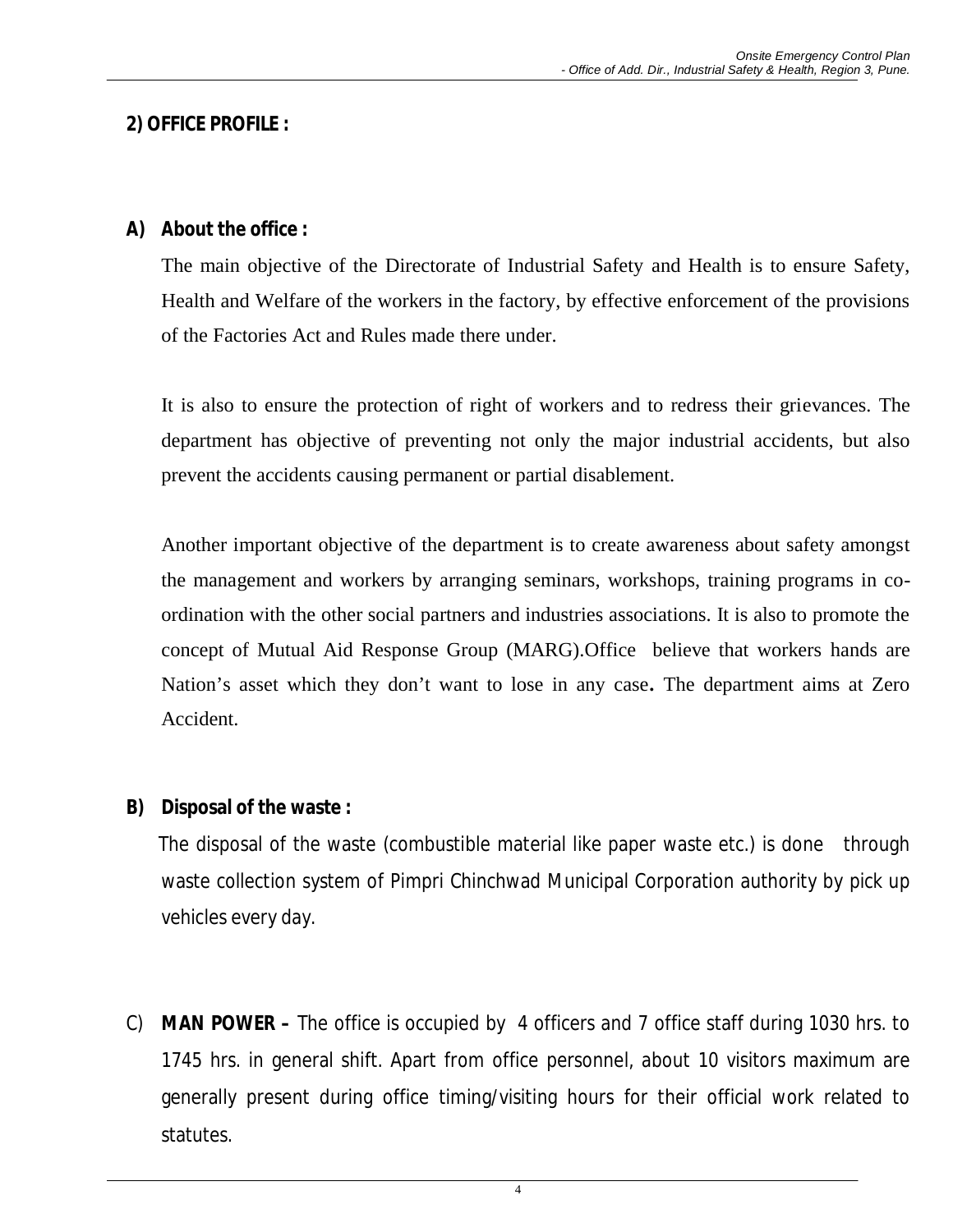D) The enclosed On Site Emergency Plan is prepared for Office of Additional Director, Industrial Safety & Health, Region 3, Industrial Safety & Health, Maharashtrta Kamgar Kalyan Bhawan, Second Floor, Plot No. G.P. 163, G Block, Sambhaji Nagar, Opposite by Bahinabai Animal Zhoo, MIDC (Tharmax Chowk), Chinchwad, Pune - 411 019.

#### **E) NAMES OF PERSONS RESPONSIBLE WITH THEIR PHONE NUMBERS**

| Sr. No.       | Name of the Person | Code | <b>Mobile</b> | Landline |
|---------------|--------------------|------|---------------|----------|
|               | Mr. RP Khadamkar   | 020  | 9822784718    | 27373400 |
| $\mathcal{P}$ | Mr. HR Dhend       | 020  | 9420696494    | 27373400 |
| 3             | Mr. CM Gawari      | 020  | 9011451585    | 27373400 |

## **3. ONSITE EMERGENCY CONTROL PLAN (OECP) PREAMBLE :**

In spite of various preventive and precautionary measures taken, the possibility of a mishap cannot be totally ruled out. Hence, the need to prepare a Contingency Plan for dealing with incidences which may still occur and are likely to affect LIFE and PROPERTY both within the plant and in the immediate neighborhood.

Such an emergency could be the result of malfunction of work discipline or non observance of operating instructions. It could, at times, be the consequence of acts outside the control of human like severe storm, flooding, or deliberate acts of arson or sabotage.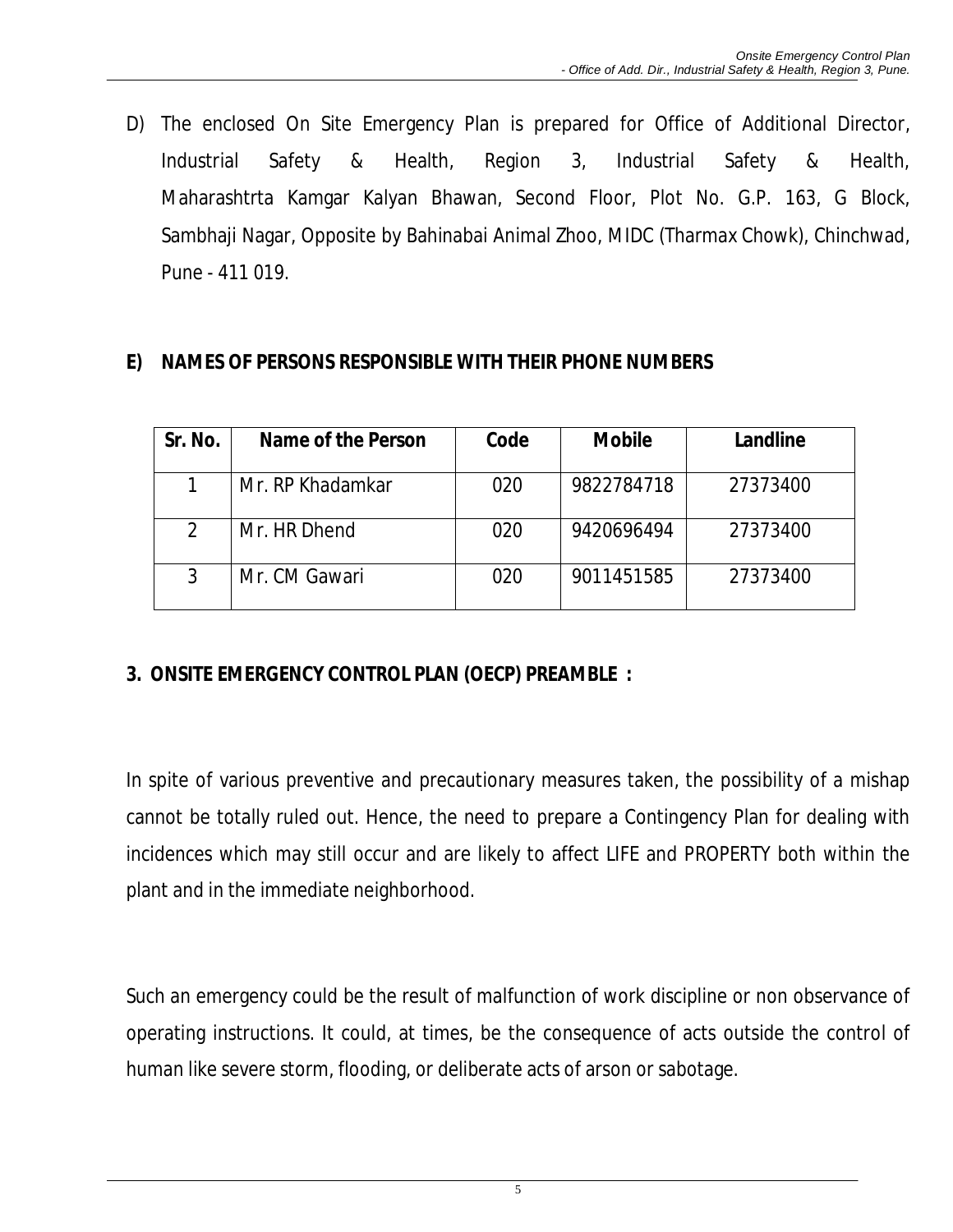This Onsite Emergency Control Plan (OECP) explains the code of conduct of all personnel in the plant along with the actions to be taken in the event of an Emergency. This plan gives the guidelines for employees and others. It not only defines responsibilities but also informs about prompt rescue operations, evacuations, rehabilitation, co-ordination and communication.

## **EMERGENCY :**

An Emergency is a situation which may lead to or cause large scale damage or destruction of life, property or environment within or outside the office. Such an unexpected situation may be too difficult to handle for the normal work force within the plant.

# **NATURE OF EMERGENCY :**

The emergency specified in the OECP refer to occurrence of one or more of the following event

- a) Fire,
- b) Major Accident such as structural or building collapse,
- c) Natural calamities like storm, flood, earth quake, Sabotage, act of terrorism, civil commotion, air raid etc.

# **OBJECTIVES :**

The objective of the major emergency procedure should be to make maximum use of the combined resources of the works and the outside services to

- effect the rescue and treatment of casualties;
- safeguard other people;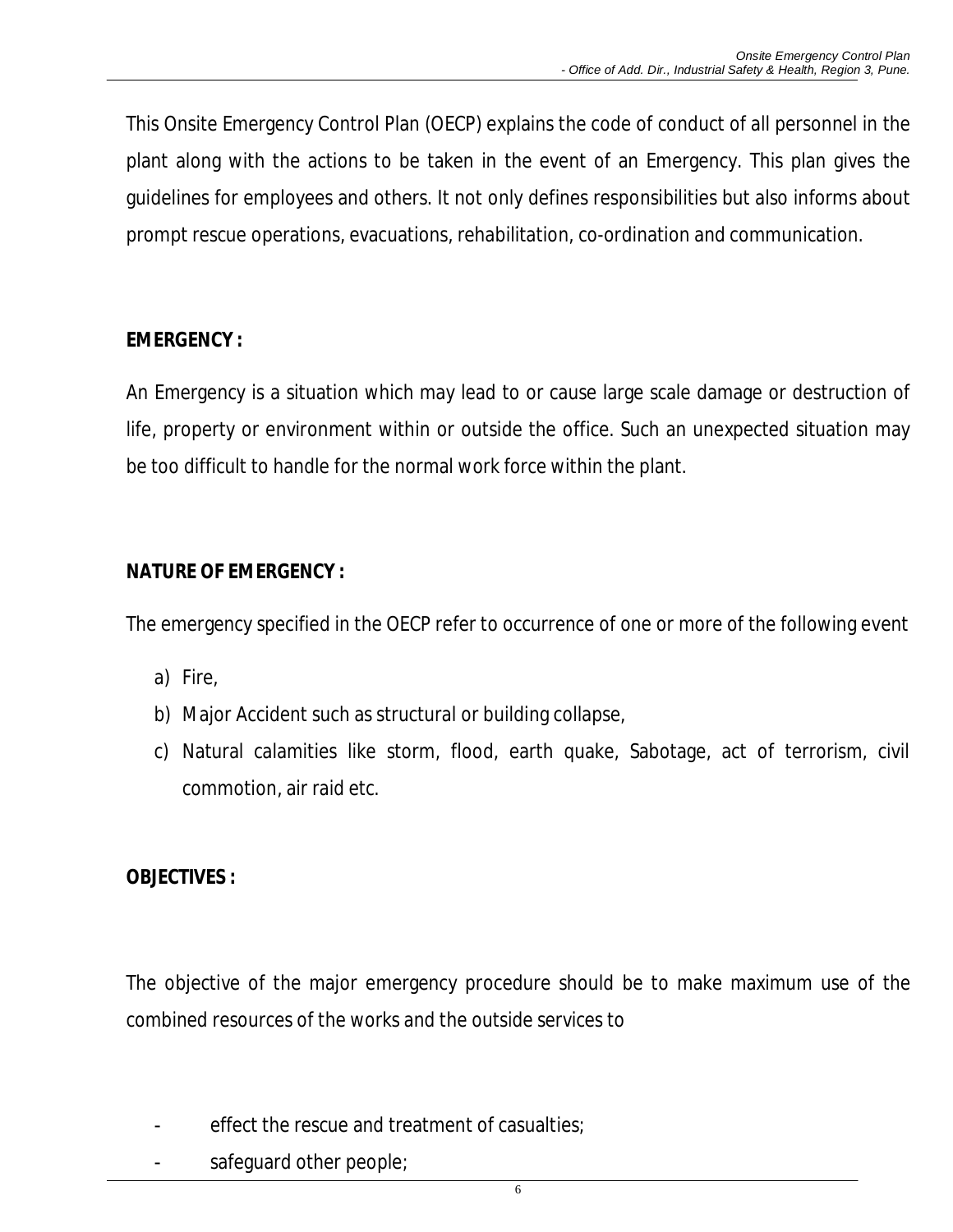- minimise damage to property and the environment;
- initially contain and ultimately bring the incident under control;
- identify any deed and provide for the needs of relatives;
- provide authoritative information to news media;
- secure the safe rehabilitation of affected areas;
- preserve relevant records of equipment by the subsequent enquiry into the cause and circumstances of the emergency.

## **4. ELEMENTS OF PLANNING :**

**A)** Name and address of the person furnishing the information

Mr. H.R Dhend, Dy. Director,

Industrial Safety & Health, Region 3, Pune

Ph – 9420696494, Office – 020-27373400

Key Personnel of the organization and responsibilities assigned to them in case of an emergency.

- **1. Site Controller :** The Site controller or his nominated deputy will assume overall responsibility for the site and its personnel. His duties are to :
- i) Assess the magnitude of the situation and decide if staff need to be evacuated from their assembly points to identified safer places:
- ii) Exercise direct operational control over areas other than those affected;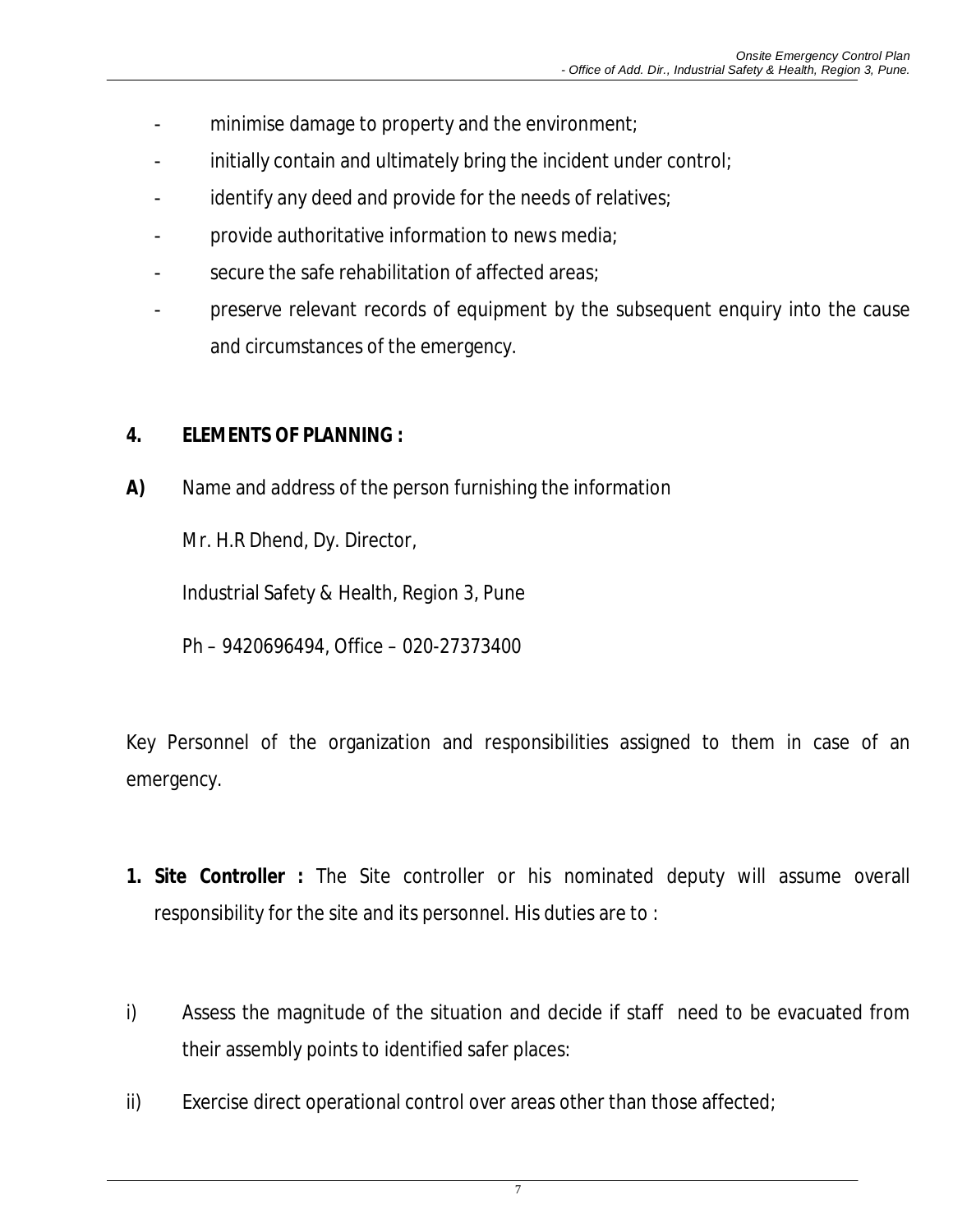- iii) Undertake a continuous review of possible developments and assess in consultation with office personnel for evacuation if required ;
- iv) Liaise with senior officials of Police, Fire Brigade, Medical, local authorities and provide advice on possible effects on areas inside and outside the office.
- v) Look after rehabilitation of affected persons on discontinuation of emergency :
- vi) issue authorized statements to news media and ensure that evidence is preserved for enquiries to be conducted by the statutory authorities. \

#### **Mr. R.P. Khadamkar, Additional Director I/C, ISH is the Site Controller.**

- **2. Incident Controller :** An Officer of similar rank of the unit may be nominated to act as the Incident Controller. Immediately on knowing about an emergency, he will rush to the incident site and take overall charge and report to the Site Controller. On arrival, he will assess the extent of emergency and decide if major emergency exists and inform the Communication Officer accordingly. His duties will be to ;
- i. Direct all operations to stop within the affected area taking into consideration priorities for safety of personnel, minimize damage to the plant, property and environment and minimize loss of materials;
- ii. Provide advice and information to the local fire service, if required;
- iii. Ensure that all non-essential persons of the areas affected are evacuated to the assembly point and the areas are searched for casualties.
- iv. Set up communication points and establish contact with Emergency Control Centre in the event of failure of electric supply and internal telephones;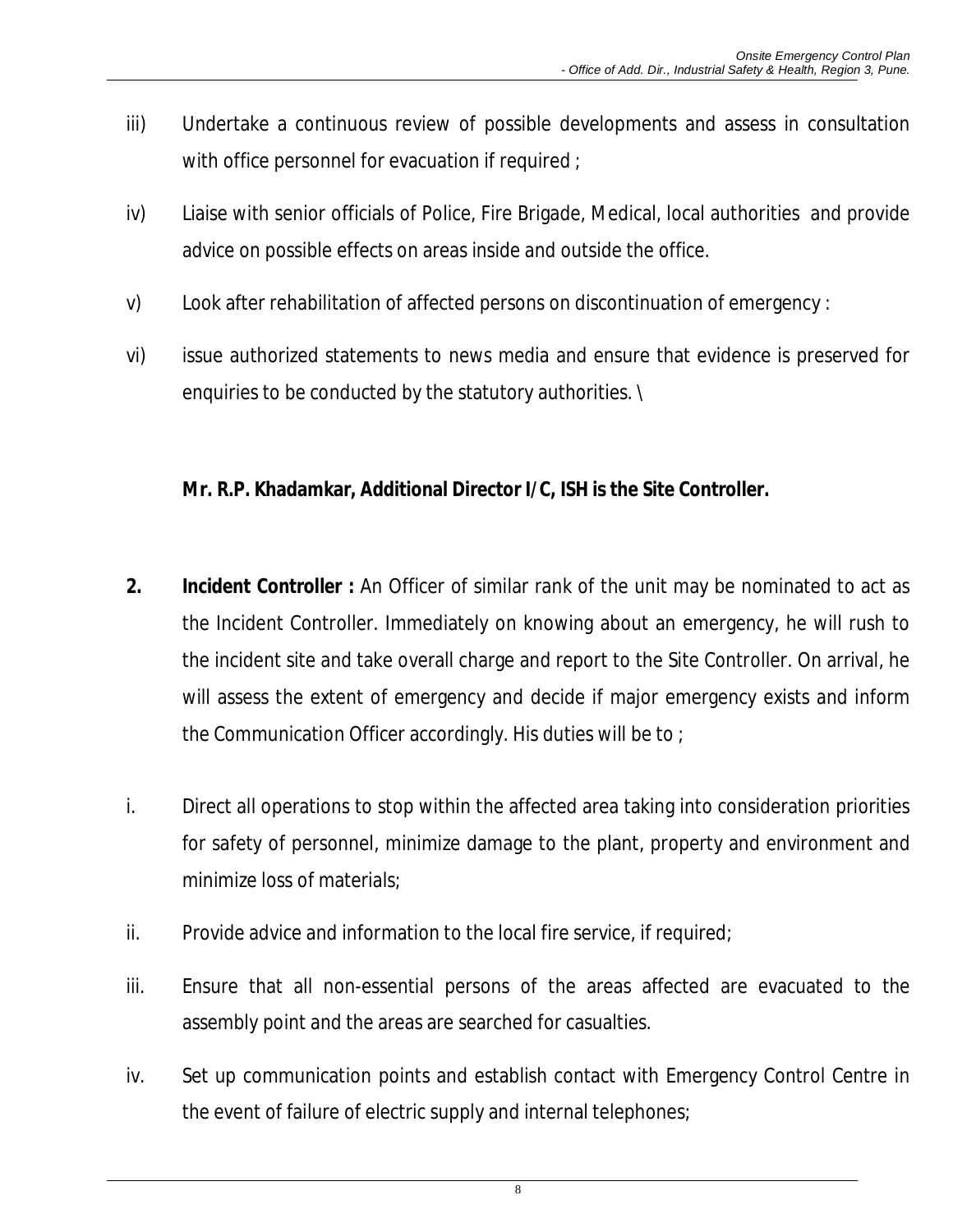- v. Report on all significant developments to the site controller and
- vi. Have regard to the need to preserve the evidence so as to facilitate any enquiry into the cause and circumstances which caused or escalated the emergency.

## **Mr. H.R. Dhend, Dy. Director, ISH is the incident controller.**

- **3. Office Superintendent :** He will also work as Liaison Officer and will be stationed at the main entrance during the emergency. He will, under the direction of the Site Controller, handle Police, Press and other enquiries, receive reports from roll - call leaders from assembly points and pass on the absentee information to the Incident Controller. His responsibilities shall be :
- i. To ensure that casualties receive adequate attention/to arrange additional help if required and inform relatives;
- ii. To control traffic movements and ensure that alternative transport is available when need arises; and
- iii. When emergency is prolonged, arrange for the relief of personnel and organize refreshments/ catering facility.

**The responsibility lies with Mr. C.M. Gawari, Office Superintendent.** 

#### **B. RESPONSIBILITIES OF EMERGENCY PERSONNEL AFTER WORKING HOURS ;**

The responsibility lies with security staff who is present during the period depending shift timings.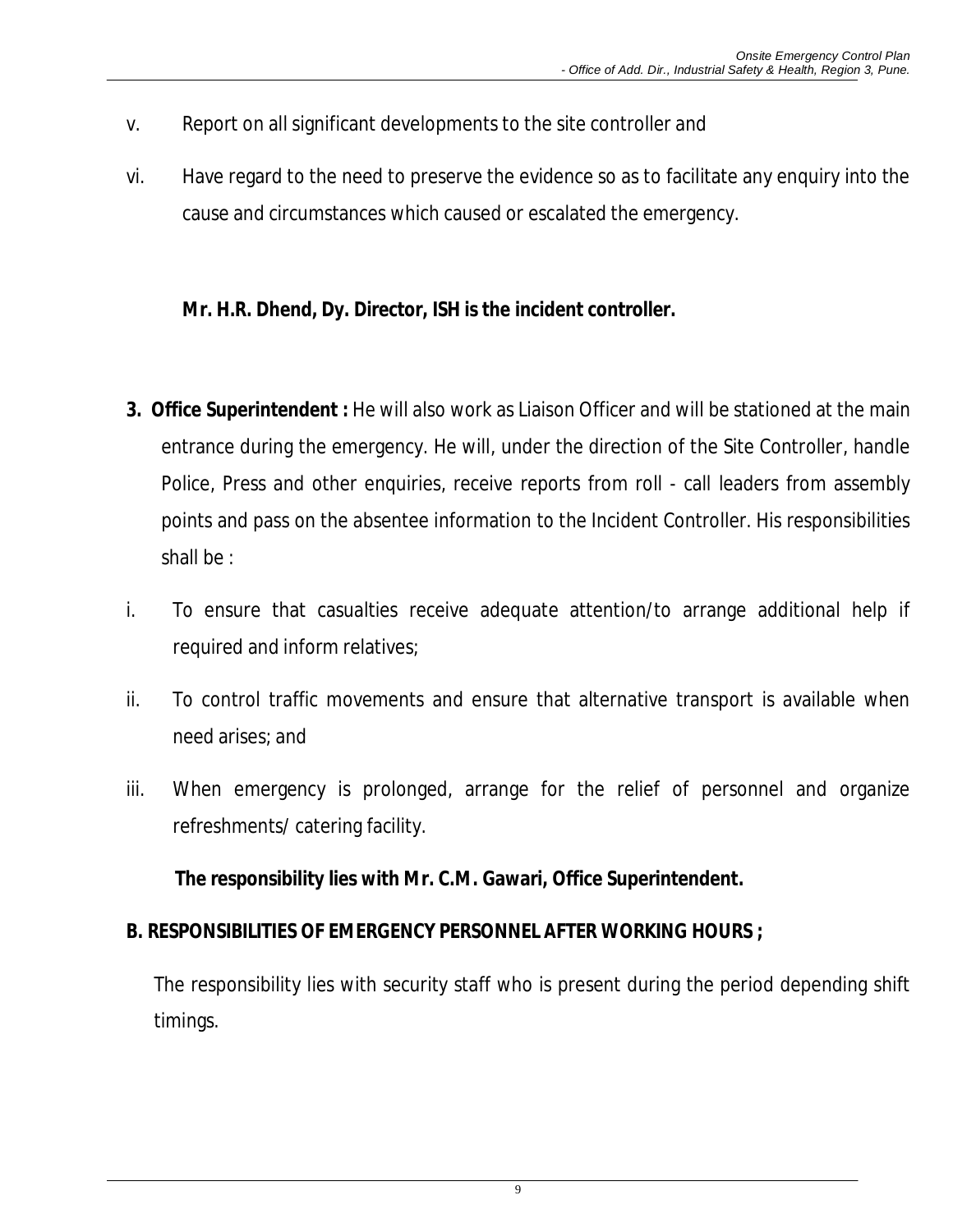## **5. INFRASTRUCTURE :**

**EMERGENCY CONTROL CENTRE :** Emergency Control Centre is set up at Site / Incident Controller office. The Control Centre is the focal point in case of an emergency from where the operations to handle the emergency are directed and coordinated. It will control site activities and furnished with external and internal telephone connections, list of essential telephone numbers list of key persons and their addresses.

**ASSEMBLY POINT :** Assembly point is set up farthest from the location of likely hazardous events, (near main gate) where persons from office area and visitors would assemble in case of emergency. Up-to-date list of pre-designated employees of various departments (Shift-wise) must be available at these points so that roll call could be taken. Predesignated persons would take charge of these points and mark presence as the people come into it. Sigh board is required to be displayed at this location for visual control.

**COMMUNICATION SYSTEM** : Since office set up is small, all such communication is done verbally or through cell phones/landlines.

An adequate number of external and internal telephone connections are installed.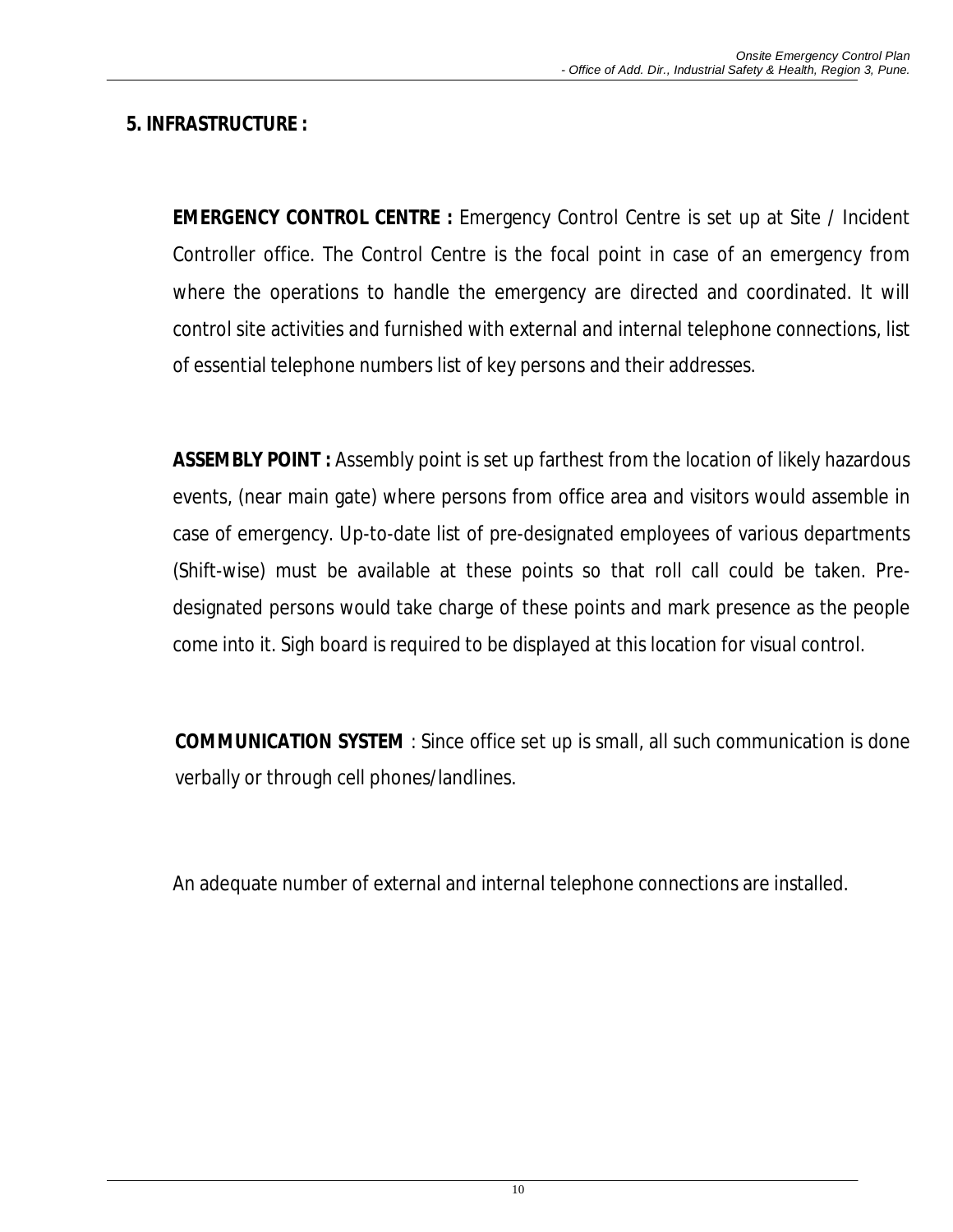## **6. OUTSIDE ORGANIZATIONS IF INVOLVED IN ASSISTING DURING ON-SITE EMERGENCY :**

### TYPES OF ACCIDENT & RESPONSIBILITY ASSIGNED

In case of emergency ststed above, outside agencies will required to be called for carrying their respective roll.

Fire Brigade - For rescue & salvage operation

Police - a) to communicate the correct information to other agencies & media. B) traffic & mob control by cordoning off the area, c) to take charge and give information to relatives of casualties.

Hospitals & Doctors – emergency medical treatment of affected persons.

Technical – a) to give necessary technical assistance to service agencies

b) to investigate the cause of accident

Transporters a) transportation of casualties & properties.

Neighboring residential area/buildings.

#### **Details of liaison arrangement between the organization.**

All the organization involved in assisting during an emergency were contacted and apprised of the details about the occupation; likely emergency incidents; steps taken to avoid / reduce risk mitigation methods, resources availability etc. They are informed about their role in case of above emergencies. The details are as follows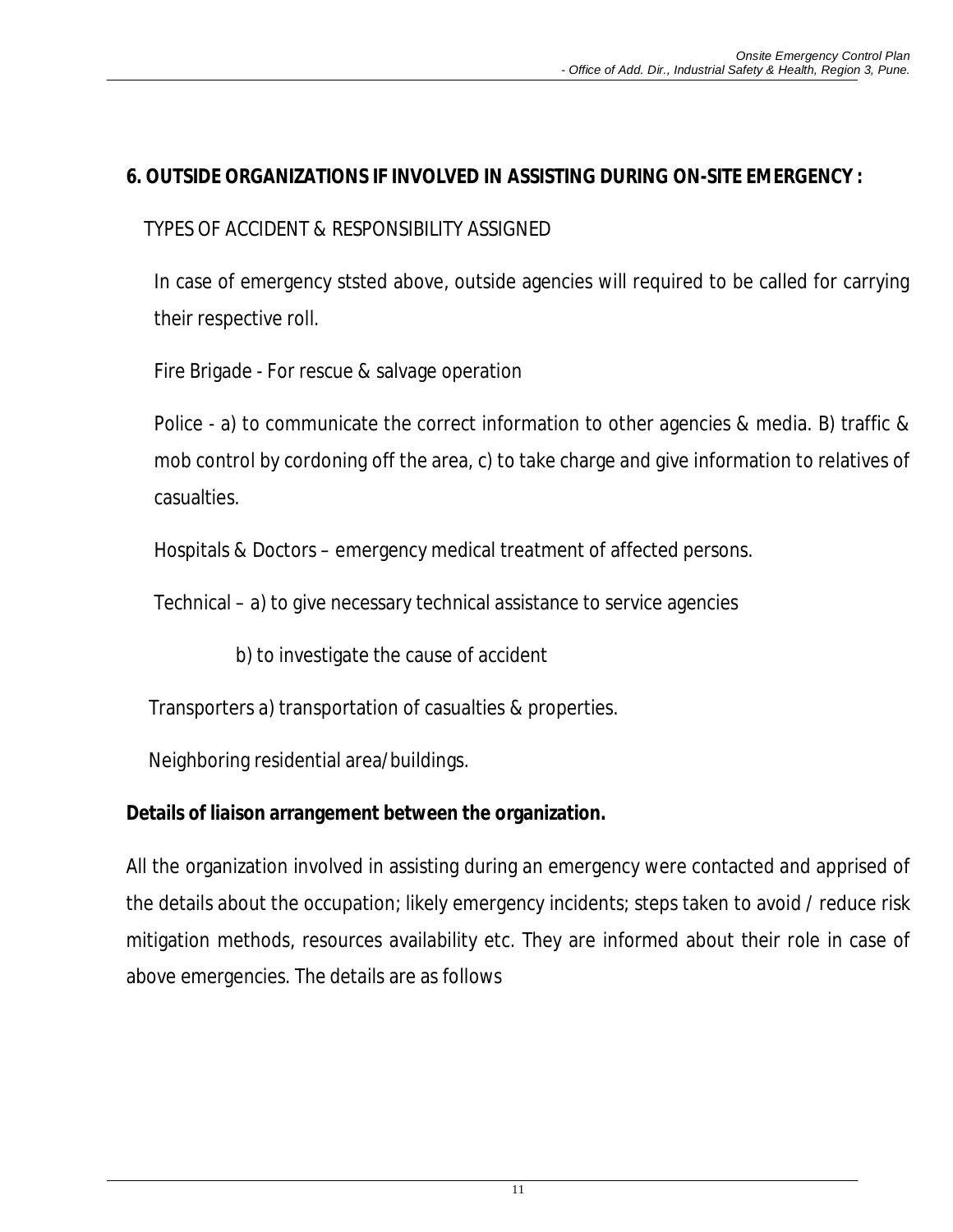**Collector Office, Pune** : 020 26361068

: 020 26114949

### **Police**

| Sr. No. | Name of Police Station          | Tel No.      |
|---------|---------------------------------|--------------|
|         | Commissioner of police Pune     | 020 26122880 |
| າ       | <b>Chinchwad Police Station</b> | 020 27376767 |
|         | Police                          | 100          |

## **Fire Brigade Station**

| <b>PCMC Fire Brigade</b> | 020 27120090 |
|--------------------------|--------------|
| Fire                     | 101          |

#### **Ambulance Services**

|    | Dhanashree Hospital              | 020 27370540            |
|----|----------------------------------|-------------------------|
| 2. | Niramay Hospital, Chinchwad      | 020 27607777            |
| 3. | Lokmanya Hospital, Nigdi         | 98222 42100             |
| 4. | Aditya Birla Hospital, Chinchwad | 020 30717777 / 30717615 |
| 5. | Ambulance                        | 102                     |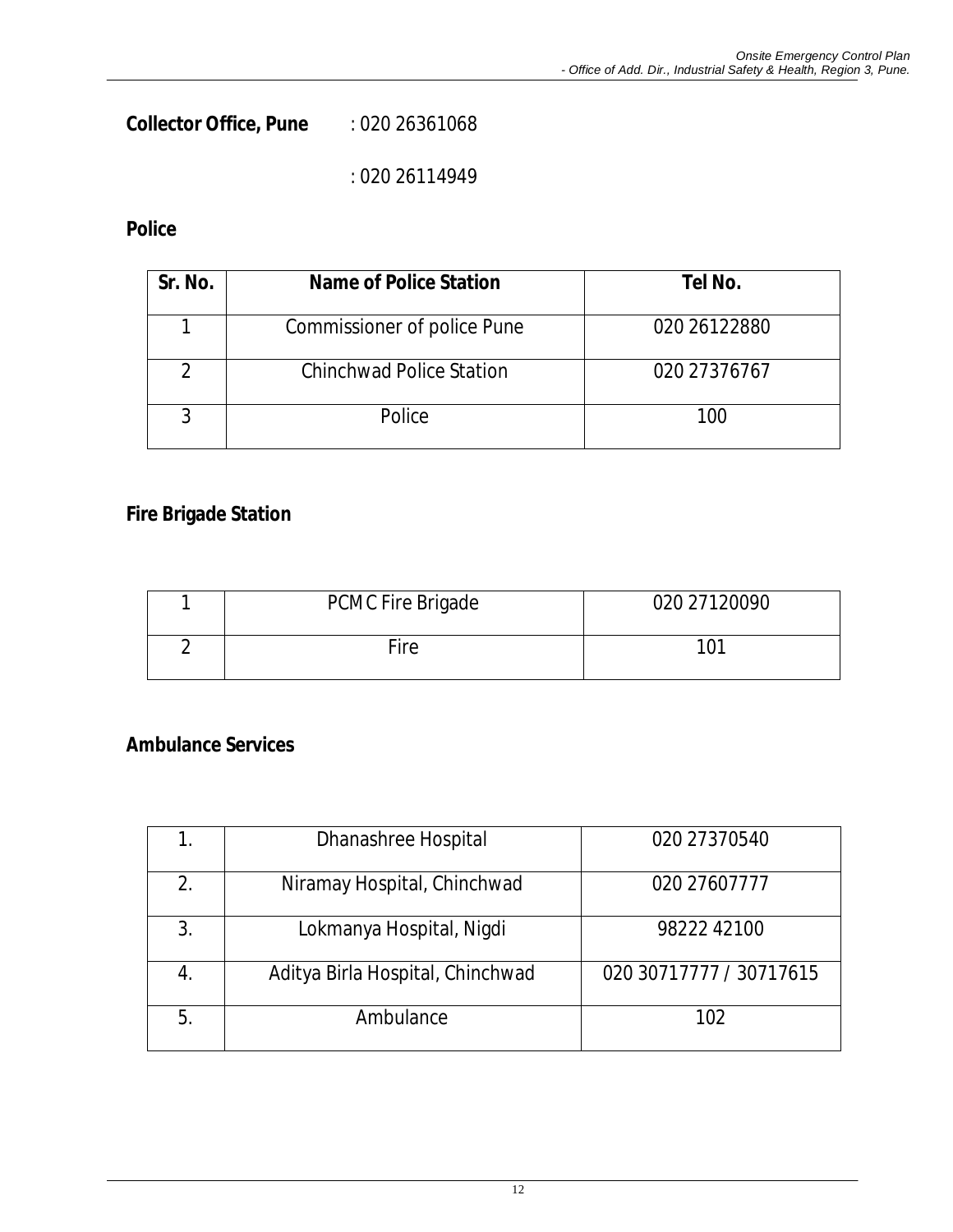## **Hospitals**

| Sr. No. | <b>Name of Hospital</b>          | Tel. No.                |
|---------|----------------------------------|-------------------------|
|         | Dhanashree Hospital              | 020 27370540            |
| 2.      | Lokmanya Hospital                | 020 30612000/1/2        |
| 3.      | Aditya Birla Hospital, Chinchwad | 020 30717777 / 30717615 |
| 4.      | Niramay Hospital, Chinchwad      | 020 27607777            |

#### **Blood Bank**

| Aditya Birla Hospital (Blood Bank) | 020 - 30717664 / 690 |
|------------------------------------|----------------------|
|                                    |                      |

#### **7. DETAILS ABOUT THE SITE**

#### **a) Location of dangerous substances :**

No hazardous substances storage is present in this area.

#### **b) Seat of key person :**

Except security staff, the seat of key persons is located on second floor in office building.

#### **c) Emergency control centre :**

The Emergency Control Centre is the place from which the operations to handle the emergency are directed and co-ordinated. It will be attended by the Site/Incident Controller.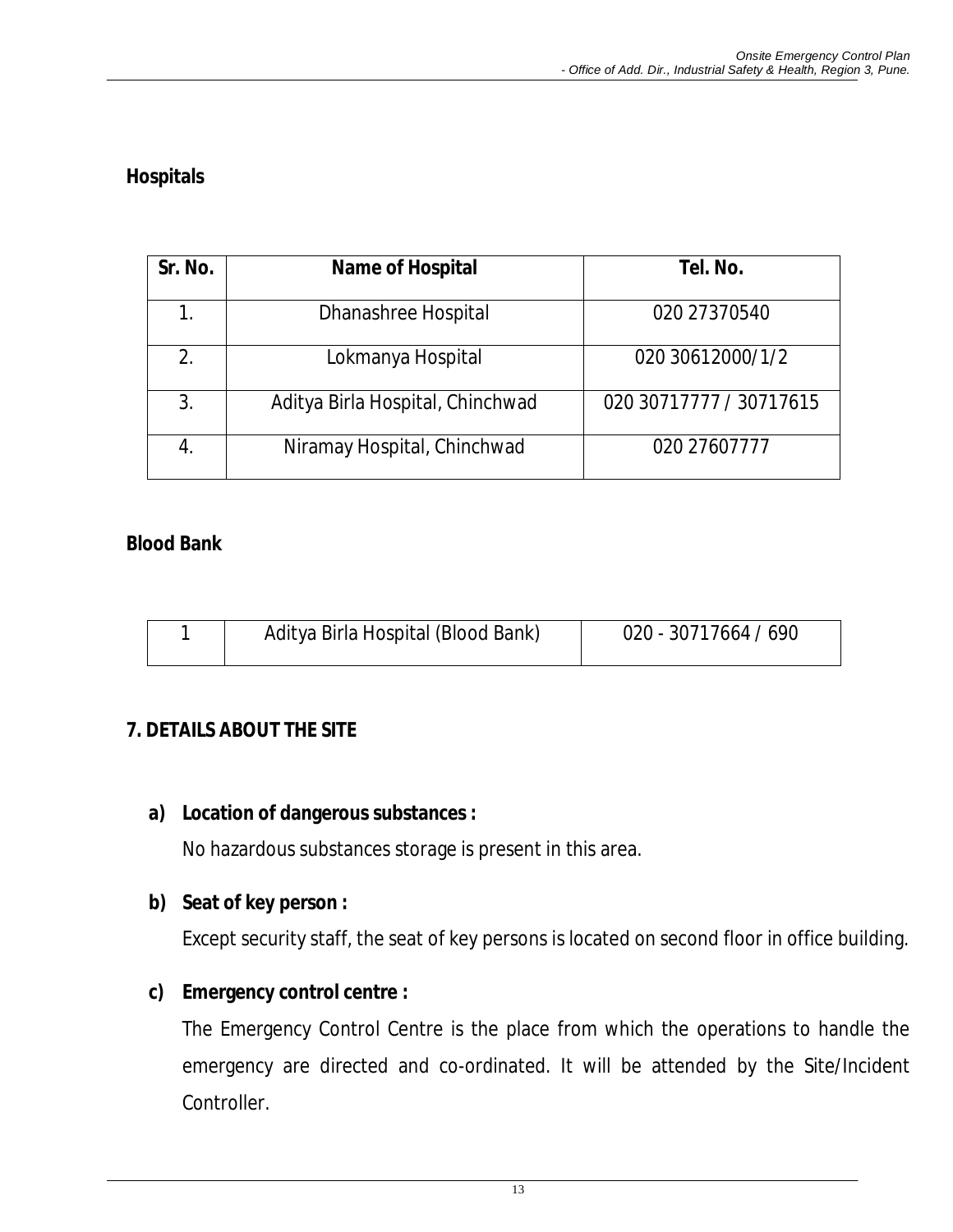Each Emergency Control Centre therefore should contain :

- a) an adequate number of external telephones.
- b) an adequate number of internal telephones;
- c) following are the resources;
	- i. the fire water system and additional sources of water
	- ii. assembly point
	- iii. vehicle parking;

e) note-pads, pens, pencils to record all messages received and sent by whatever means;

g) nominal roll of employees or access to this information

# **Assembly point :**

The area of assembly point has been set at farthest from the location of likely emergencies, where persons can assemble in case of emergency (Near main gate of the office building). Though it is identified near the gate, the same is required to be displayed by providing sign board.

## **Fire Fighting Equipments :**

The fire hydrant and sprinkler installation in office building is incomplete. The same would help in combating the emergency instantly till outside help is arrived. It is recommended to complete the same immediately to maintain emergency preparedness.

Also it is necessary to provide portable fire extinguishers in the office area to take care against the primary fire incidences.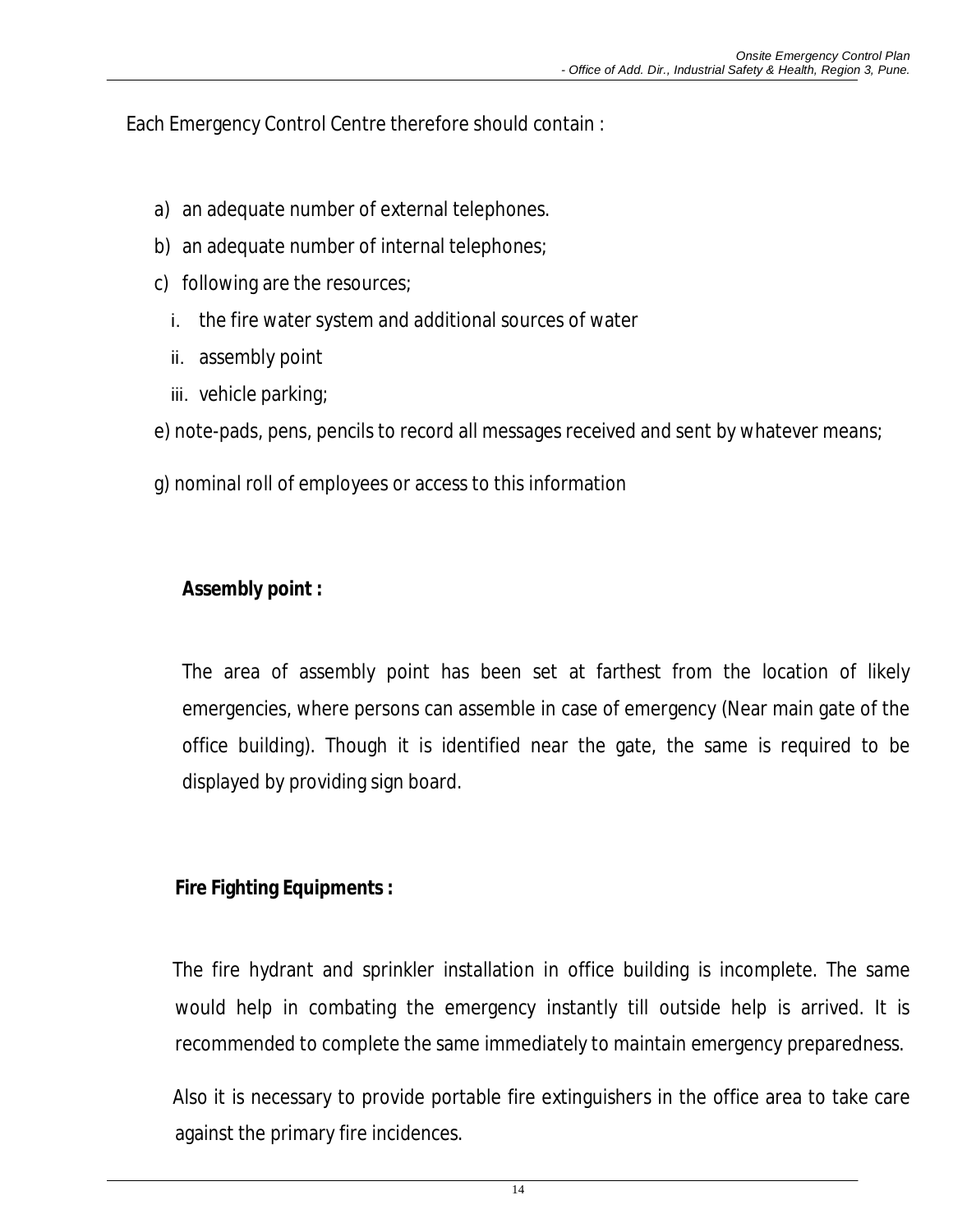Similarly fire fighting training may be imparted to the employees present in the office including mock drills periodically to ascertain preparedness.

### **Water storage :**

About 20 KL water storage is in underground tank and about 21 KL and 10 KL in above ground storage tanks is available.

## **Emergency escape facility :**

Two stair cases are provided to the office building. Either could be used to rush to assembly point in case of emergency.

# **8. LIKELY DANGERS TO THE OFFICE AND THE EXTENT OF EFFECTS**

 $\bullet$  Fire :

Combustible material like office stationary, old record, wooden furniture etc. may cause localized fire if ignited. . Exposure will be to limited area if attacked instantly.

Natural calamities :

Calamities like earth quack, thunder storm etc. may cause damage to the building for which emergency evacuation may help in preventing human loses.